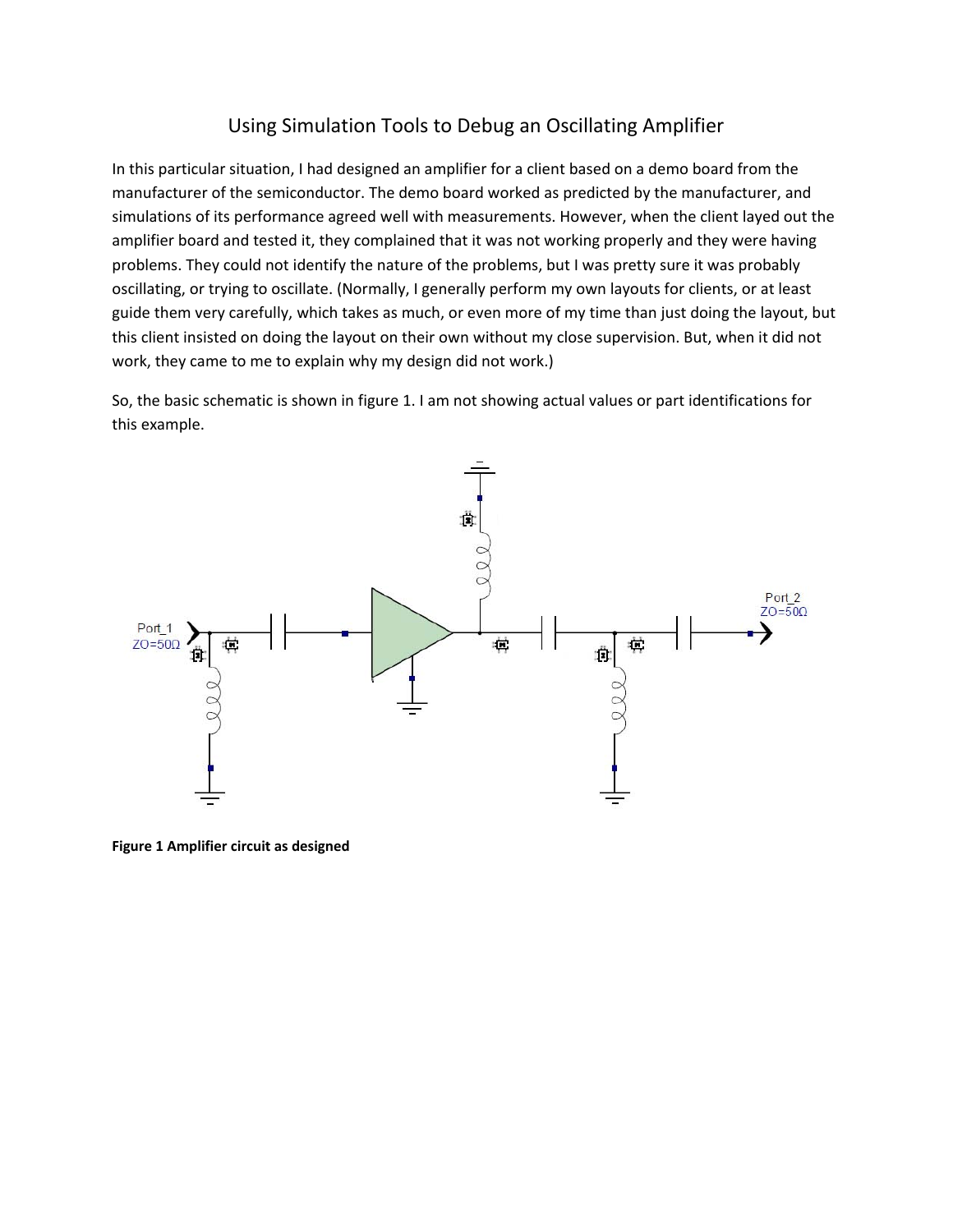

**Figure 2 Simulated amplifier performance**

However, when I measured the amplifier that was put together by the client on my network analyzer, the result was very different and disturbing, as shown in figure 3. The measured board had a very strong gain peak at about 250 MHz, and the gain at 400 MHz was a few dB less than simulated. This indicates that it may be on the verge of oscillating.

But, why would it oscillate? The simulation looked fine and the measured demo board looked fine, both on the bench and in simulation. I suspected something in the layout and originally thought that I was going to have to perform extensive electromagnetic simulation on the actual layout to identify the problem. (The board consisted of much more than just this amplifier.) But, a quick review of the actual Gerber file used to generate the board showed me something that looked very suspicious and typical of poor RF layout and the cause of many, many circuit problems at these (and higher) frequencies.

Figure 4 clearly shows the problem, if you know what to look for.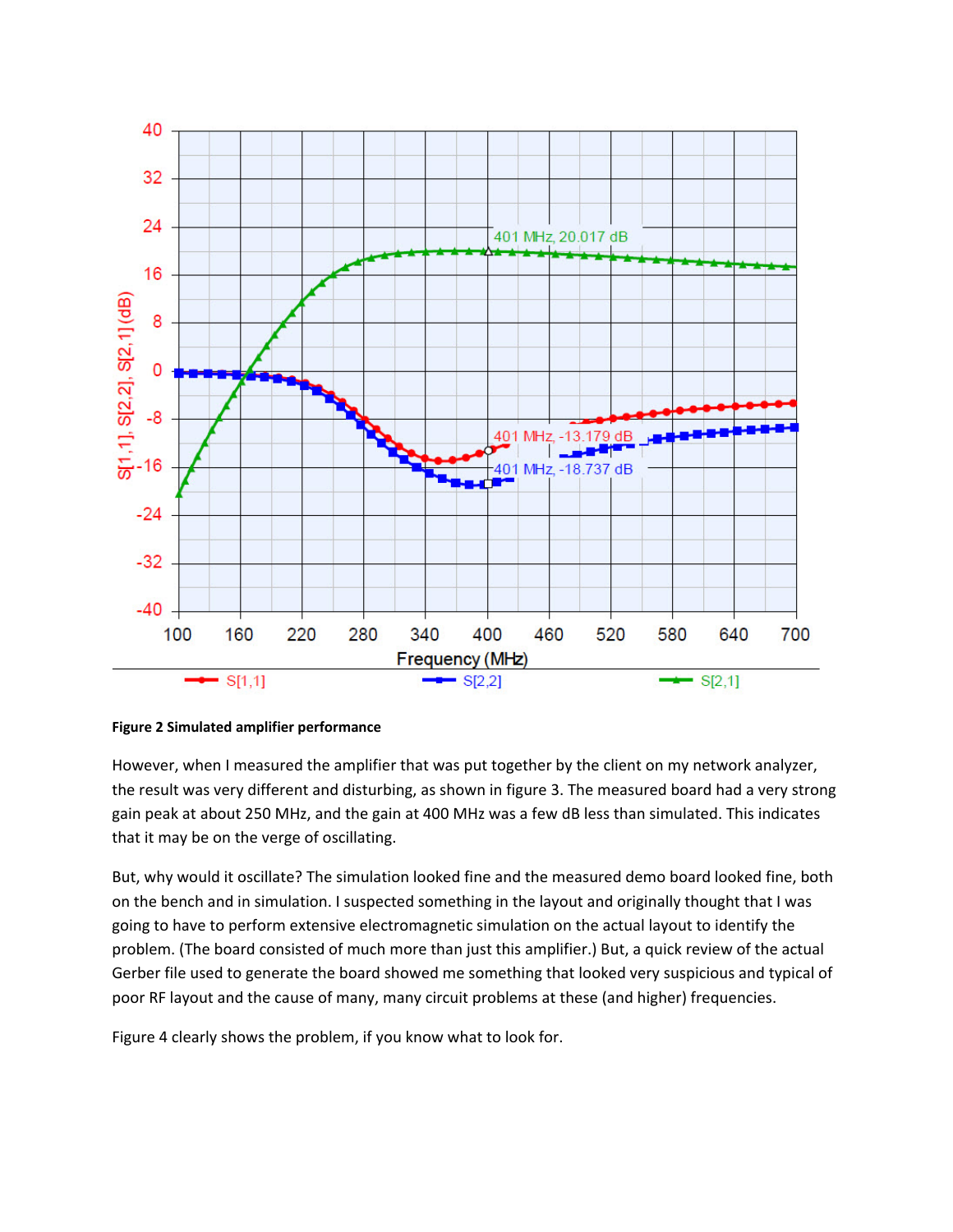

**Figure 3 Measured performance of the amplifier as built**



**Figure 4 layout of amplifier portion**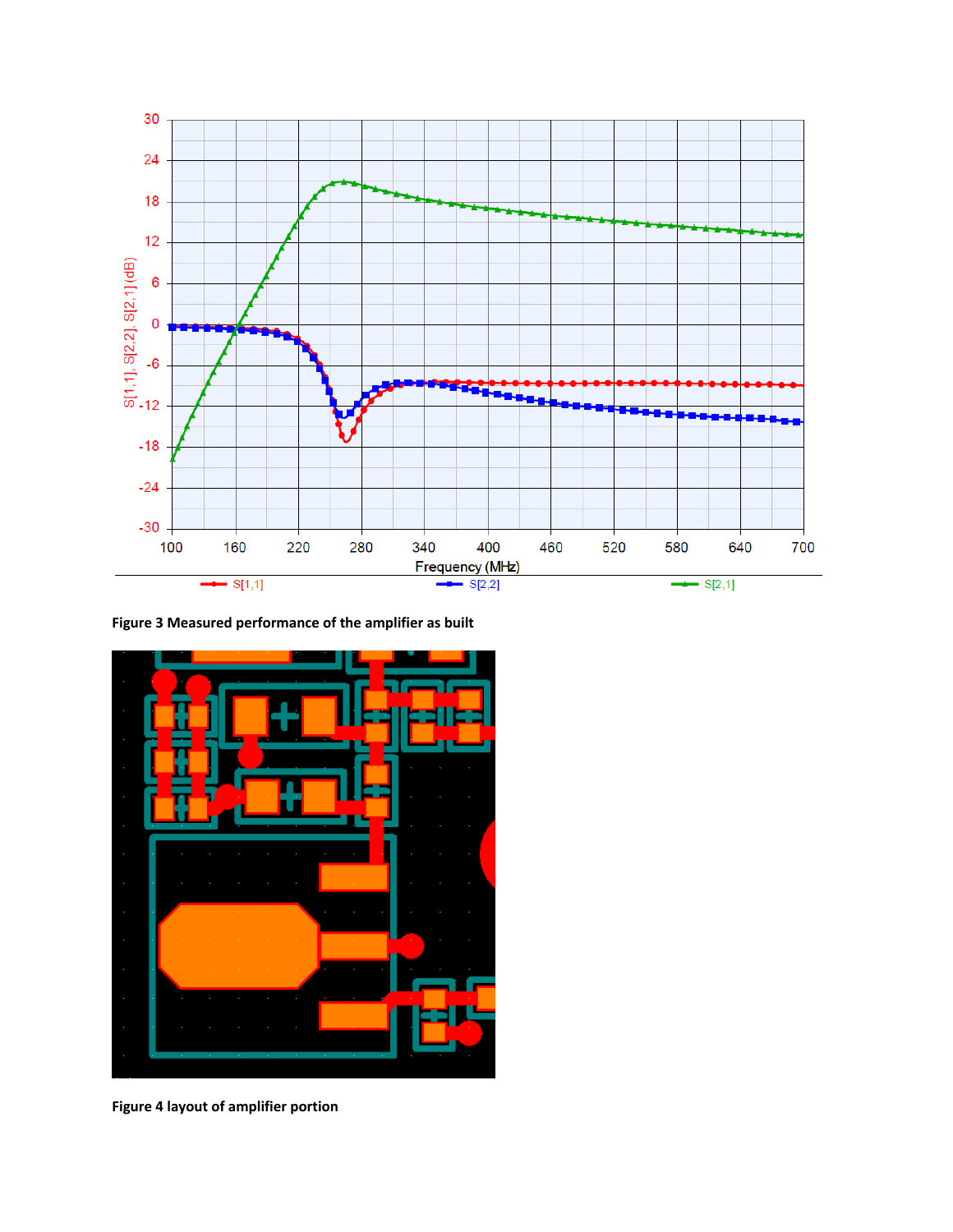Notice the small circle to the right of the large pad in the lower left component. That component is the amplifier transistor, and that circle represents a ground via. That is *the only* ground via for the transistor. And, to make it worse, it is at the end of the center pin which is about as far from the bulk of the device, represented by the large octagonal shape to the left of the center lead pad and ground via! Devices like this need multiple ground vias, and they need them located not only where that one ground via is located, but a bunch should also be under and around that ground pad. (Which is the bottom of the actual semiconductor device.) These ground pins are also essential for heat sinking.

So, what we see in this layout is essentially a trace, consisting of the center lead pad and the short trace to the ground via, from the device to the ground. The device, while electrically connected to ground, is connected inductively to ground because of the distance between the actual ground via and the main device pad, which is under the bulk of the device in that octagonal area.

So, with that in mind, lets redo the schematic and add that trace in the ground path of the main device. This results in the schematic shown in figure 5. Note in this case that I put in a short piece (100 mils long and 25 mils wide) of transmission line and a real via between the device ground and actual ground.



**Figure 5 Amplier with inductive ground as in actual layout**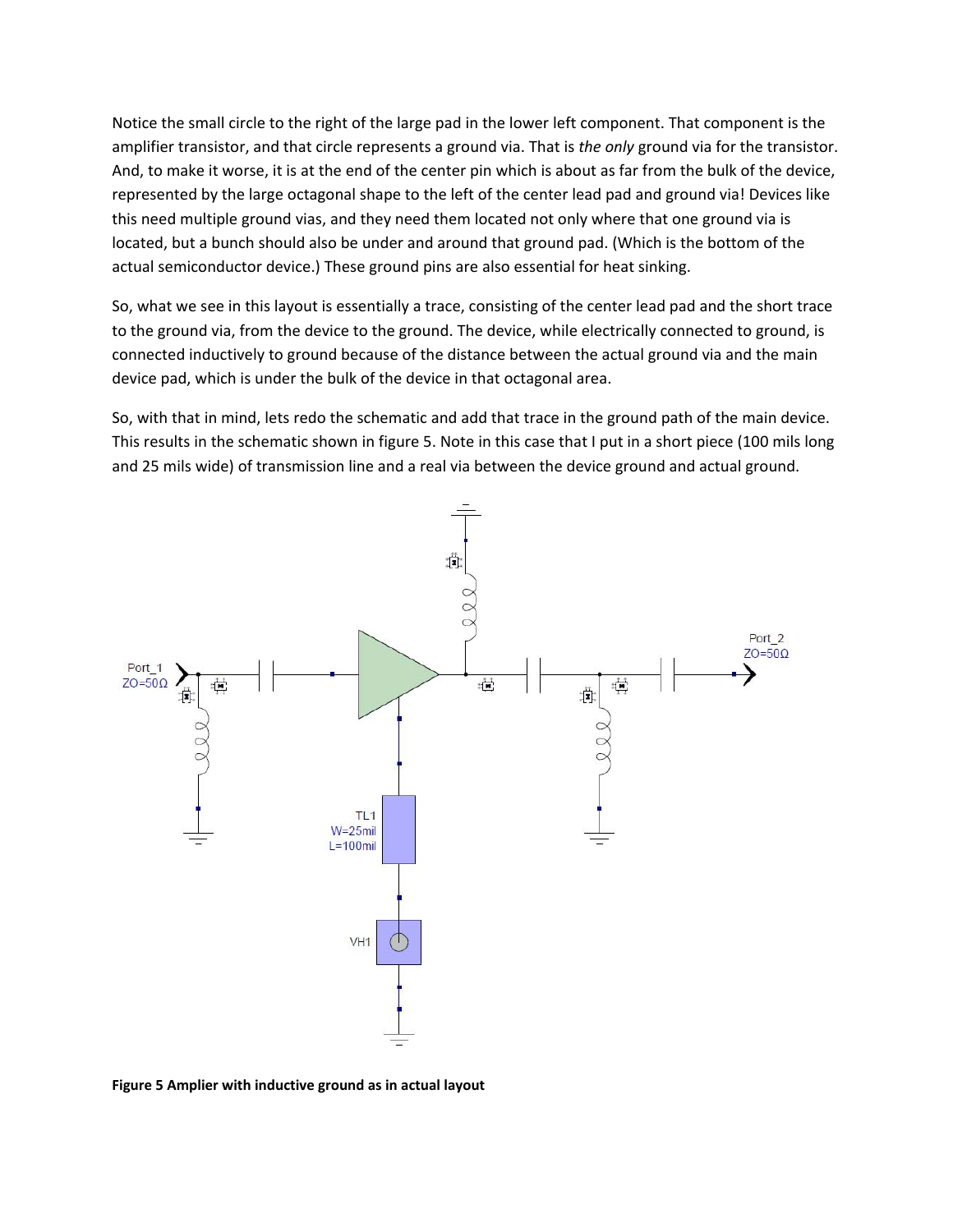Figure 6 shows the simulated performance of this circuit with an inductive ground caused by inadequate grounding of the power transistor along with the actual measured data from the board, as shown earlier. Clearly, you can see that with this slight change, the simulated and measured performance is almost identical.



**Figure 6 Simulated inductive ground circuit with actual measured board data**

Fortunately, in this particular case, the transistor was located right next to the edge of the board. By soldering copper foil to the ground tab of the transistor and wrapping it around the board and soldering it to the ground on the bottom side of the board, a much better ground was achieved. To simulate this, the schematic in figure 7 was developed. Here, the 75 mil wide and 25 mil long trace was added to simulate the copper foil that was wrapped around the board from the ground tab on the device to the bottom side. The bad, inductive ground is still there, as it was on the actual board. But, now, the copper strap will help to lower the inductance between the device and ground.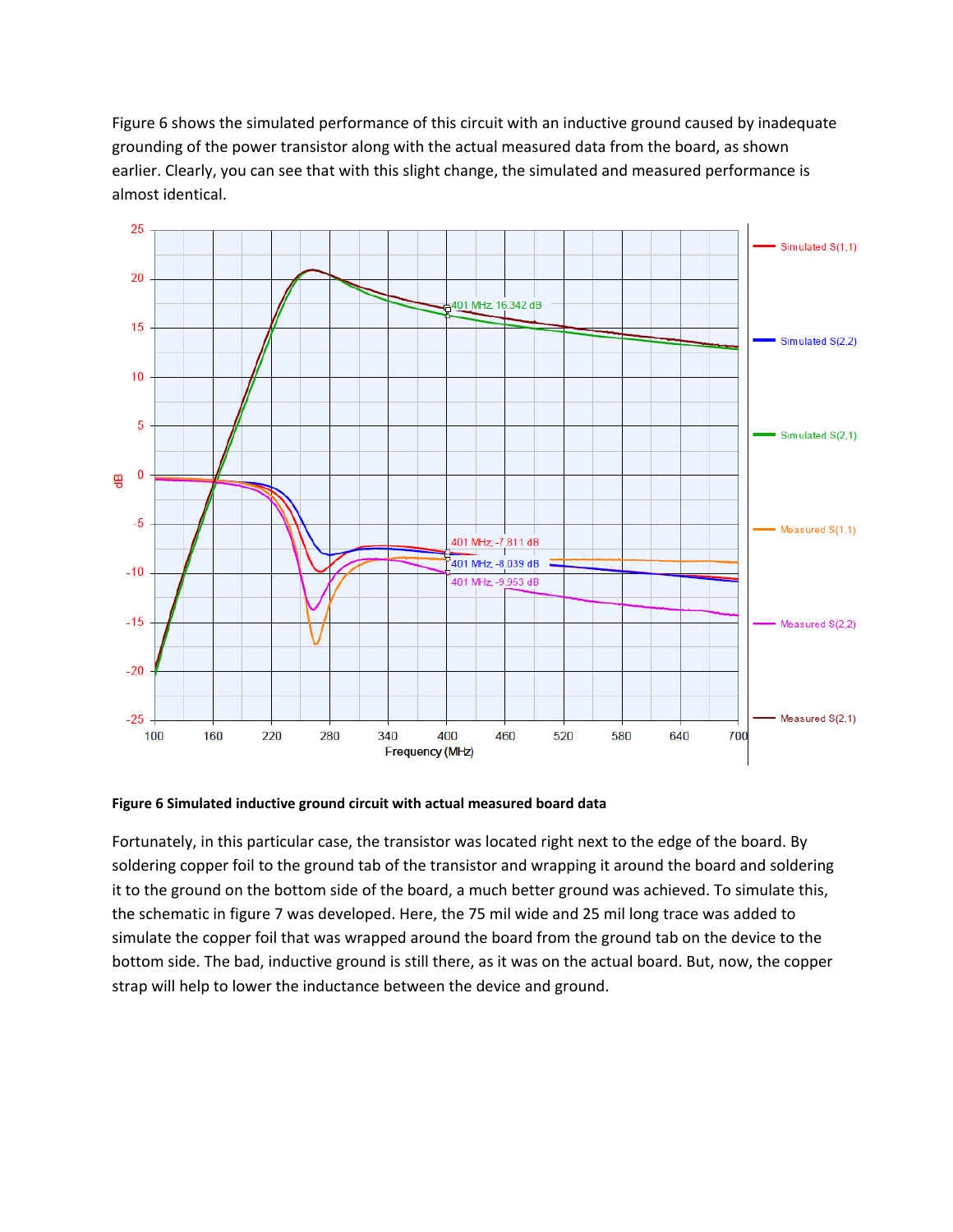

## **Figure 7 schematic of amplifier with wrap-around ground added**

Figure 8 shows the simulated data for the schematic in figure 7 and the measured data for the board with the ground strap added. Clearly the oscillation tendency has been tamed and the conclusion that the problem was caused by bad grounding in the layout was confirmed.

Again, this is another classic case showing not only the extreme importance of excellent grounding for all RF, microwave, and wireless circuits, but it also shows the power of using simulation tools to troubleshoot design problems.